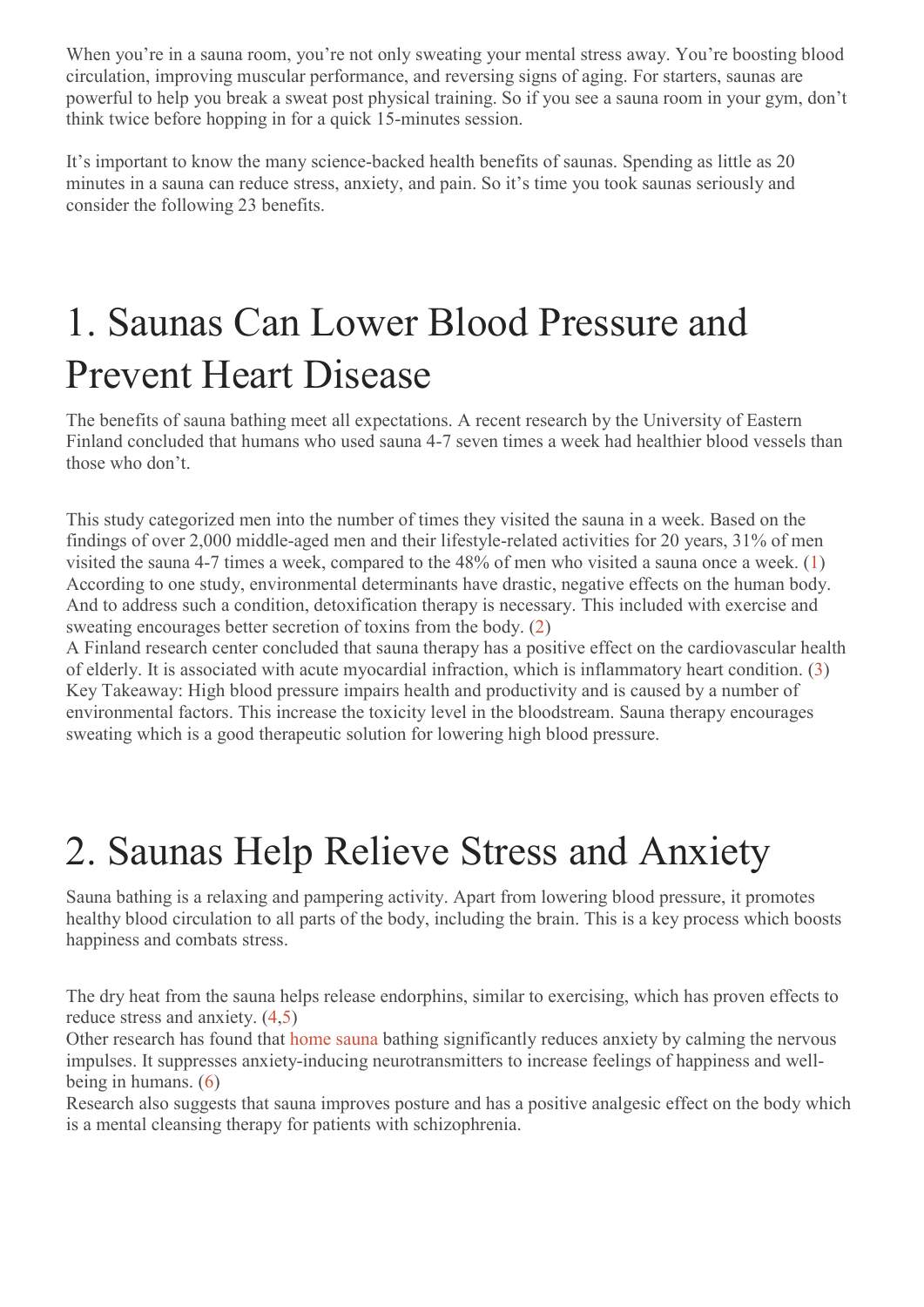Key Takeaway: The bottom line is that sauna-induced sweating releases endorphins in the brain which reduces feelings of stress, anxiety, depression, and restlessness. It also soothes and relaxes the nervous system.

#### 3. Experience Less Headaches with Saunas

A sauna is a good headache-buster when you need it. Whether it's a tension-induced headache, sauna affects your body's inner physiological system which releases intense nerve pain in your muscles.

A study on the effects of sauna on chronic tension-type headaches concluded that regular sauna bathing therapy reduces the intensity of pain and discomfort.

This study took into consideration a group of people with this chronic syndrome over a matter of 15 days a month. The group who incorporate sauna bathing over 8 weeks, regularly, showed signs of improvement. There was a slight improvement in sleep and anxiety which is associated with chronic tension-type headaches. (7)

Key Takeaway: Next time you feel a headache rising in your temples, consider going for a sauna treatment for some therapeutic help. A study on chronic tension-type headache proved that when people use sauna regularly, they show reduced signs of headaches.

### 4. Saunas Boost Muscle Recovery from Strength Training

There are different types of sauna bathing and one of them is the infrared sauna. This type of sauna bathing is highly effective for strength and endurance training fitness.

10 fitness-oriented male volunteers took on a 60-minute hypertrophic strength training session followed by a 30-minute sauna bathing session. As a result, regular sauna bathing sessions post endurance training sessions improved mobility and agility.

The volunteers indulged in far intense bench presses and leg presses, involving counter movement jump. This proves that far-infrared sauna bathing has a direct effect on neuromuscular performance for exercising. (8)

Maintaining the body's energy level for a prolonged period of time, especially during endurance training is hard. That's why your body needs a certain amount of heat to push your body's heat tolerance threshold.

Key Takeaway: Sauna bathing, specifically far-infrared sauna bathing, is a far effective method of improving muscular performance and recovery from strength training. Unlike flexibility, your muscles need to relax after endurance training.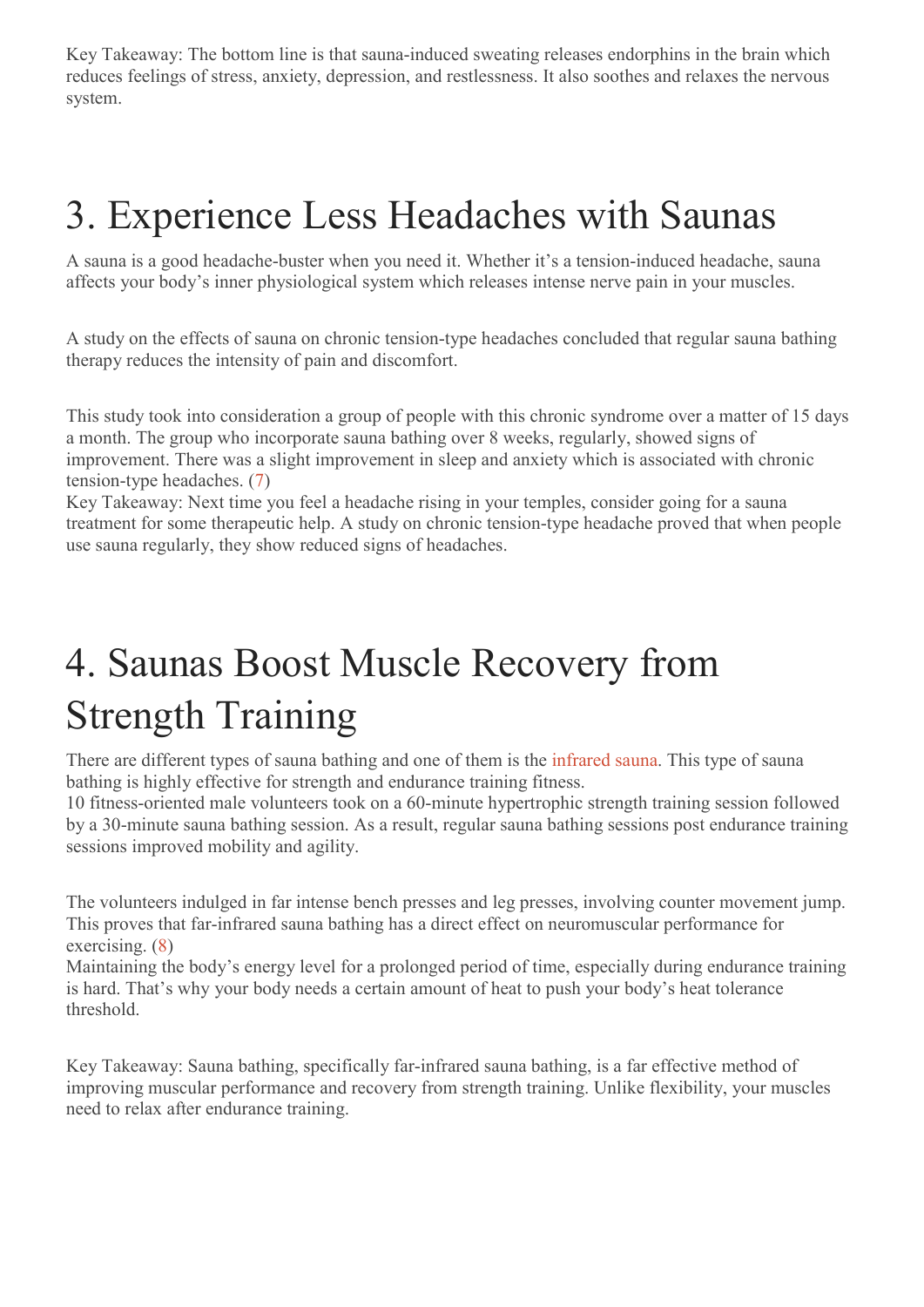## 5. Saunas Have a Positive Effect on Rheumatiod Arthritis

Rheumatoid arthritis is an autoimmune disorder which is characterized by inflammation in the joints, specifically the hands and feet. Unlike osteoarthritis, the immune system attacks the tissues itself.

Common symptoms of this condition include swelling, joint stiffness, redness, etc.

In a sauna bathing session for 15 to 30 minutes over a span of 3 weeks had shown positive results for a woman diagnosed with rheumatoid arthritis for 7 years. This treatment, coupled with other clinical treatments, reduced pain, soreness, and stiffness in the joints. (9) Sauna bathing improves motor functions in elderly. It reduces fatigue and promotes muscle relaxation in patients with arthritis and similar autoimmune conditions.

Key Takeaway: Sauna bathing has positive immunological and anti-inflammatory effects on the human body. When the body is exposed to increased temperatures, there is healthy hormone and neurotransmitter secretion in the body. This reduces intense nerve and joint pain while the muscles relax.

### 6. Frequent Sauna Sessions Can Lower Risk of Cardiac Death

Sauna bathing increases heart rate while reducing vascular resistance to lower blood pressure and. This poses a health benefit against cardiac deaths in many cardiovascular disease patients. The exposure to heat has a positive effect on the body's lipid profile in men and women.

Regular sauna bathing can reduce impaired blood flow to and from the heart. It can also reduce chest pain and abnormal heart rhythms in patients with a severe heart condition.

This study, conducted on patients with hypertension/coronary heart disease/impaired vascular endothelial function, proves that sauna bathing can improve even exercise tolerance in elders. (10) Key Takeaway: Many patients with a severe heart diseases have died because of sudden cardiac arrest. This can be prevented with regular sauna bathing sessions, studies suggest.

### 7. Regular Sauna Bathing Can Prevent the Common Cold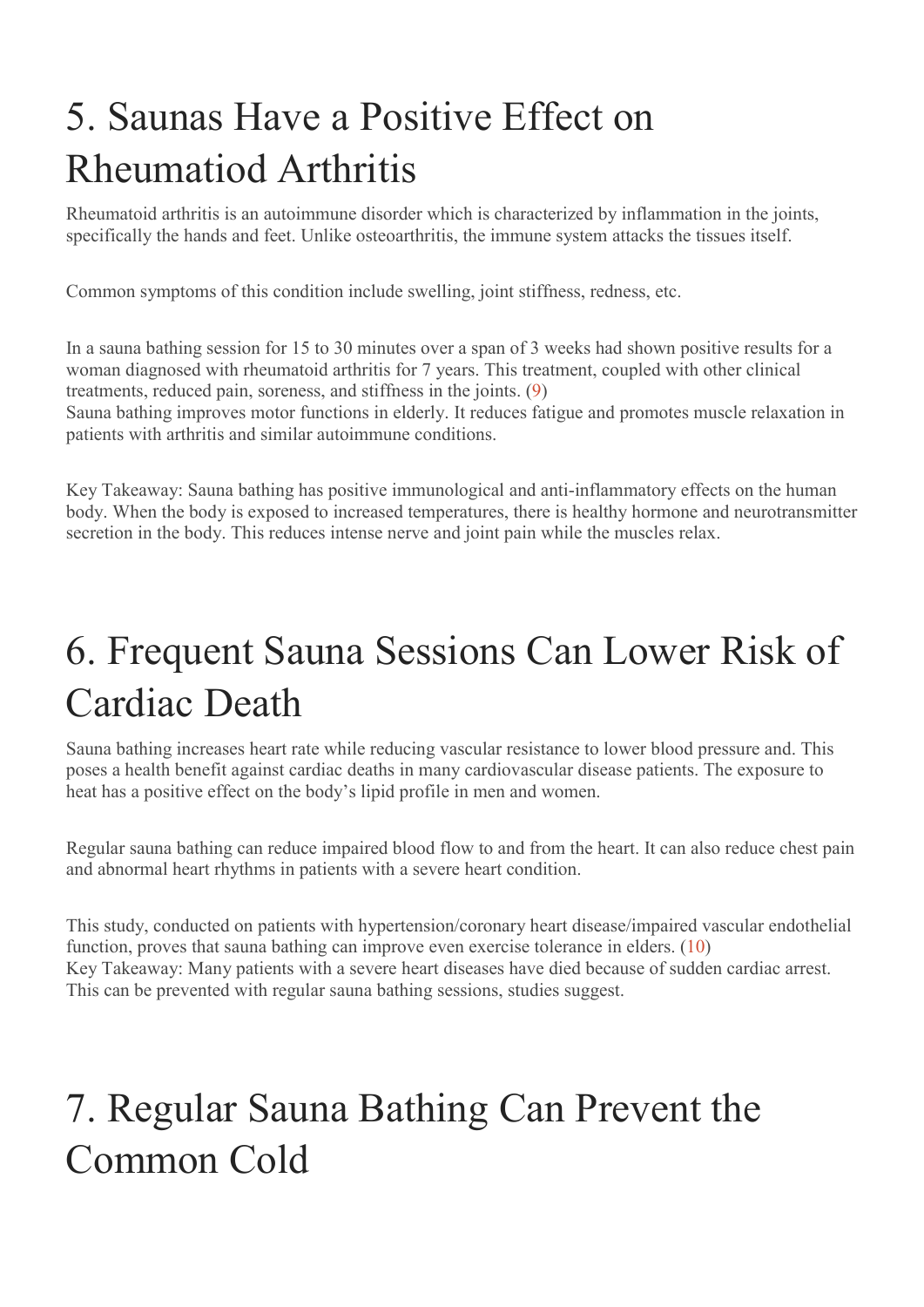The occurrences of common cold bring with symptoms such as a running nose, sneezing, and cough. One study found that regular sauna bathing is associated with common cold.

A study conducted for 3 months concluded that people who used an outdoor sauna showed fewer signs of common cold or shorter symptomatic durations of it. (11)

Further research on this hypothesis is needed to determine a strong link between sauna therapy and common cold. But, latest research suggests that the heat generated clears nasal pathway for better breathing. This impacts the incidences of common cold in people with allergies or a sinus problem.

Key Takeaway: Saunas appear to be worthy of consideration for treating and preventing common cold. It improves breathing and promotes better nasal passage for treating cough and a running nose.

### 8. Daily Sauna Helps With Detoxification

Flushing your system of chemicals, harmful impurities, and other toxicity can leave your inner ecosystem clean and healthy. According to one research, the environment contains a collection of chemicals such as lead, mercury, and arsenic.

These compounds enter a human's body and found in their blood and urine, based on clinical trials. For example, volatile organic compounds, VOCs, are found in cosmetics, cleaning products, paint, and drycleaned clothing.

Detoxifying your body involves detoxifying organs such as the liver and kidneys. Sauna bathing is good for detoxification because skin is a major detox organ. All kinds of harmful chemicals are found in sweat for toxic elimination. This includes fat cells, metals, PCBs, and arsenic. (12)

Key Takeaway: Toxic elements in the body overburden organs such as the liver and kidneys. With the help of sauna, you can detoxify your body by building up a serious sweat.

#### 9. Saunas Can Aid Weight Loss

Sauna bathing speeds up the body's metabolism to promote weight loss. In one study, physically impaired patients opted for thermal therapy which included sauna therapy for weight control.

The results showed that saunas can improve vascular health while decreasing blood pressure. It also boosts endothelial expression and insulin sensitivity for weight loss. All these factors also contribute to diabetic control in unhealthy patients. (13)

Another study was conducted on 674 students out of which 326 were women and 348 men. This study proposed that 2 sauna sessions of 10-minutes each can impact a person's BMI which is useful for weight loss. (14)

Saunas are also responsible for increasing your heart rate, which sheds of the least amount of calories without the physical training.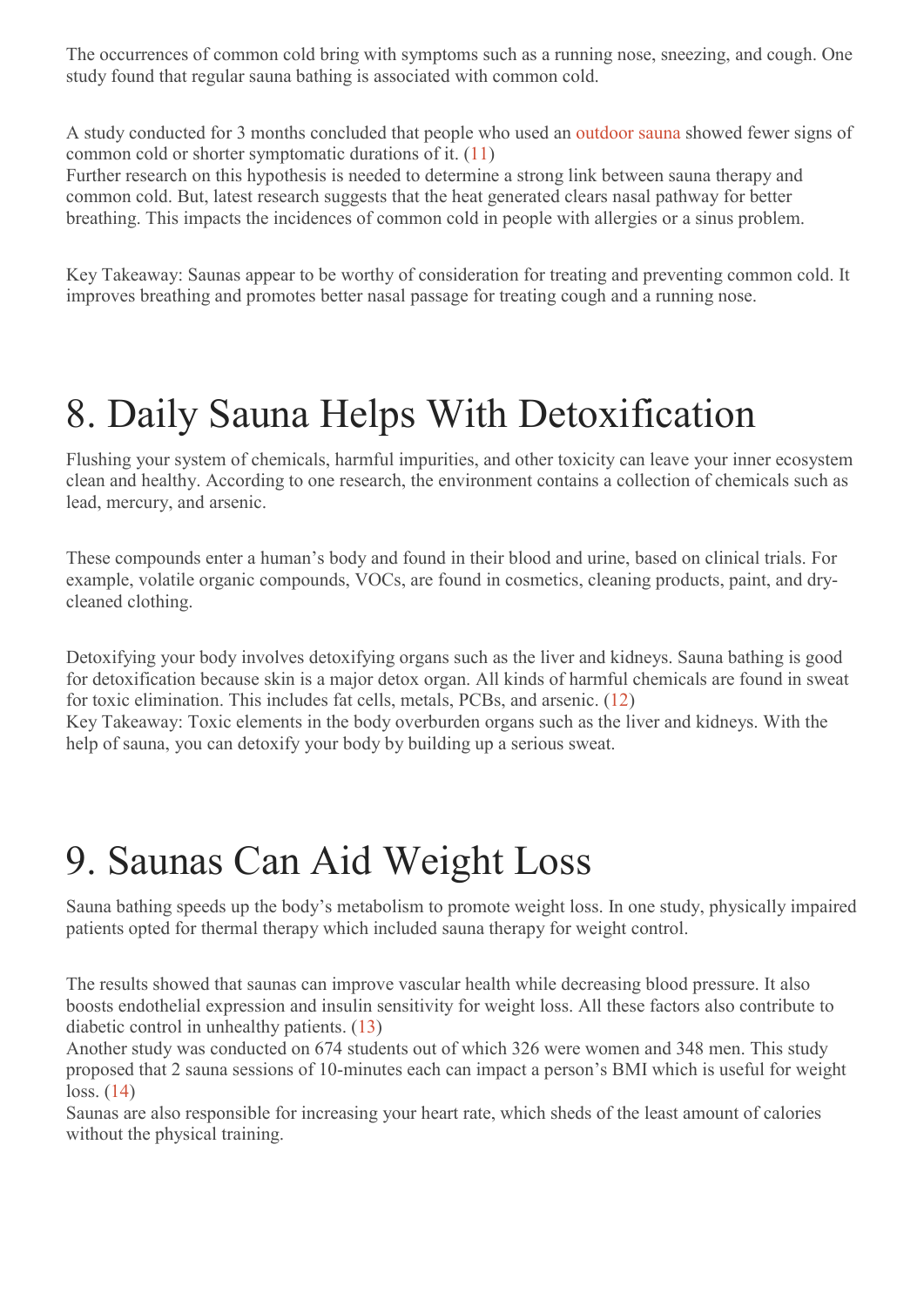# 10. Live Longer Because of Regular Sauna Bathing

A new report shows that mild heat exposure increases resistance towards other kinds of bodily stress which then extends lifespan. This trial focused on worms who were exposed to heat stress for 2 hours. The results showed increased longevity and protection against age-related conditions.

In other research, exposing heat stress, in the form of sauna therapy, can have anti-oxidative benefits. For example, a study conducted on hormetic modulation of aging proved that mild heat exposure can reduce damaged proteins, UV rays' toxicity, and hydrogen peroxide in the human body.

All these factors are serious markers of aging and diminishing longevity. (15,16) Key Takeaway: Aging is characterized by the weakening of cellular resistance against chemicals in the body. This process can be reversed with the help of sauna bathing.

### 11. Using a Sauna is Good for Your Skin

The personal sauna has restorative properties for the skin as well. It clears up your complexion, unclogs pores, and detoxifies impurities from the epidermis. While regular exercising boosts skin health by better nutrient absorption, sauna bathing increases blood flow to the skin by increasing heart rate. Sweating, as a result of exercising or saunas, releases excessive salt from the body. This prevents inflammation in the hair follicles and skin irritation. (17)

In other research, exposing your skin to mild dry heat for 15 minutes can release all kinds of toxins and impurities from the pores. This promotes an acne-free skin and a clearer complexion. (18) Key Takeaway: Saunas promote overall skin regeneration and detoxification. Exposing facial skin to steam can open the pores to get rid of acne-inducing impurities.

### 12. Saunas Protect Your Brain and Boost Mental Performance

A Finnish study proves that fewer sauna visits is directly associated with memory diseases in middle-aged Finnish men over a span of 20 years.

The group of men who visited a sauna 4-7 times a week were 66% less likely to be diagnosed with dementia and 65% less likely to be diagnosed with Alzheimer's disease.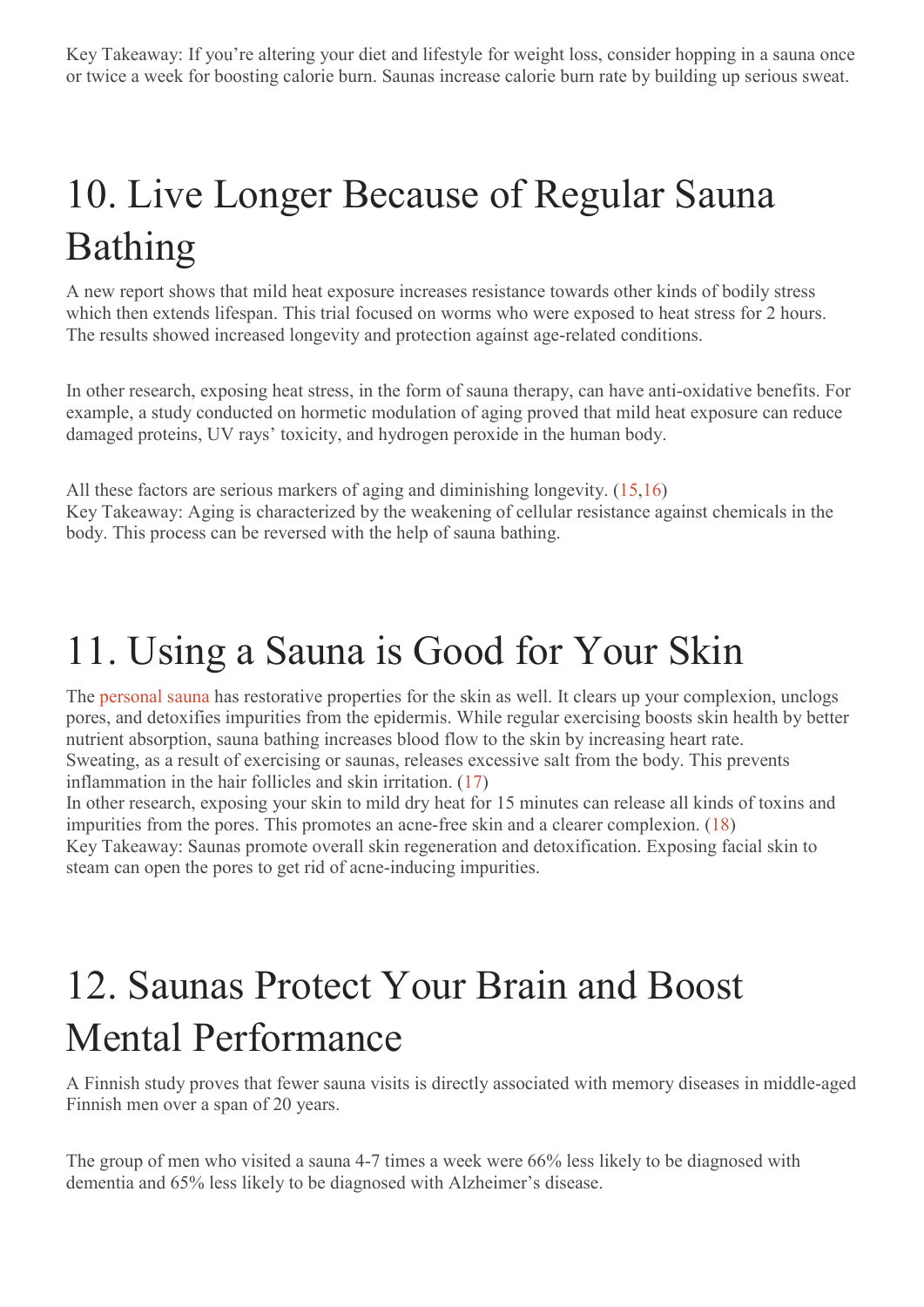So the benefits of sauna bathing extend further from the heart toward the brain cells. (19) Key Takeaway: The bottom line is that sauna bathing relaxes all muscles of the body. This soothing feeling is what releases endorphins in the brain. Regular sauna can also reduce stress by fighting muscle recovery, muscle pain, and joint pain.

### 13. Saunas are Good for Healing Muscles and Wounds

Sauna therapy boosts muscle growth by preventing oxidative stress.

During a sauna, your body is exposed to dry heat which preserves muscle mass from recovery. This study also suggests that your muscles need antioxidant protection during recovery from wounds or surgery, which is provided by sauna therapy.  $(20)$ 

Adult rats with skeletal muscle atrophy showed signs of disuse muscle mass which is also the degradation of proteins. Heat stress caused a positive spark by playing an anti-oxidative role for better muscle mass recovery. (21)

Key Takeaway: These studies show that sauna therapy can help in wound and muscle damage recovery. When exposed to heat stress, the body release heat shock proteins, or HSP, which reduces oxidative stress in muscles.

#### 14. Saunas Possess Anti-Oxidative Properties

Oxidative stress is the leading cause of many cardiovascular, metabolic, and immune disorders in humans. It increases inflammation and free radical damage in the bloodstream. A study on intermittent hyperthermia proved that it increases the body's anti-oxidant capacity to boost skeletal and muscle growth.

The animals exposed to mild heat stress showed lower signs of increased oxidative stress. This group was also marked with an increase in antioxidant enzymes such as copper-zinc superoxide and glutathione reductase for better body recovery.

This contributed to the reduction of immobilization of the skeletal and muscular growth of animals. (22) Key Takeaway: An increase in sauna frequency in animals proves that regular heat stress exposure can prevent oxidative stress. It scavenges free radicals and boosts glutathione levels in the body.

### 15. Saunas Have a Positive Effect On the Endocrine System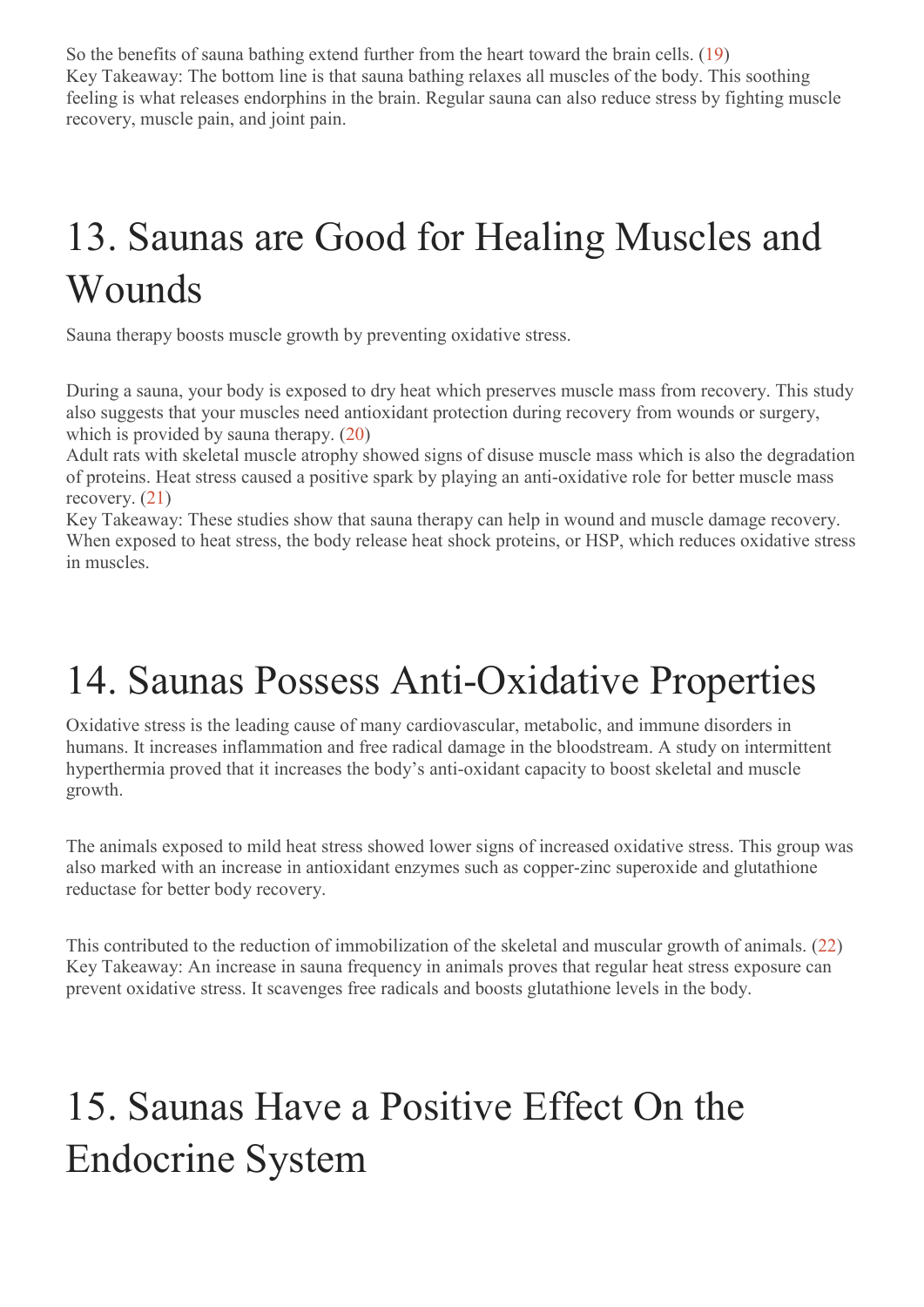Another one of the major health benefits of sauna is that it helps in the secretion of hormones. Sauna exposure leads to an increase in antidiuretic hormone along with an elevated secretion of prolactin and growth hormones.

Heat exposure also activates renin-angiotensin-aldosterone which is good for reducing stress-induced oxidation in the body. (23)

Key Takeaway: A Finnish study concluded that sauna exposure normalizes hormone levels a few hours after the session over. This has a positive impact on the endocrine system to fight against stressful external and internal situations.

## 16. Daily Sauna Bathing Can Help Curb Symptoms of Asthma

Asthma is a chronic disease which blocks the airways of the lungs. It causes the airways to become inflamed which leads to swelling, breathlessness, and chest pain.

A Finnish study proved the positive effects of sauna therapy on bronchial asthma. Sauna bathing relaxes all muscles and tissues in the body, including the airways. This provides good resistance towards impurities and other physiological changes in the body.

Dry saunas free up sinus passages which opens up the Eustachian tubes. This unclogs sinuses when you breathe in the steam. (24)

Key Takeaway: The bottom line is that dry sauna can have a positive impact on children and adults with bronchial asthma.

## 17. Sauna is a Good Cholesterol Lowering Therapy

Sauna bathing has a direct effect on lipid profiles, based on a significant study.

16 volunteers used 2 person sauna sessions every second day. Each session comprised of a 15-minute dry heat session followed by 5-minutes cool-down. The volunteers' heart rate, body mass, blood sample, and body skinfold thickness were taken into consideration to determine total cholesterol levels.

Into 3 weeks of sauna treatment, a significant decrease in cholesterol levels were seen. This primarily is caused by the action of perspiration which decreased the total cholesterol and LDL cholesterol levels in men. (25)

Key Takeaway: Sauna bathing has a positive effect on cholesterol-lowering enzymes in the body. It promotes healthy lipid profile levels along with a reduction in triacylglycerols.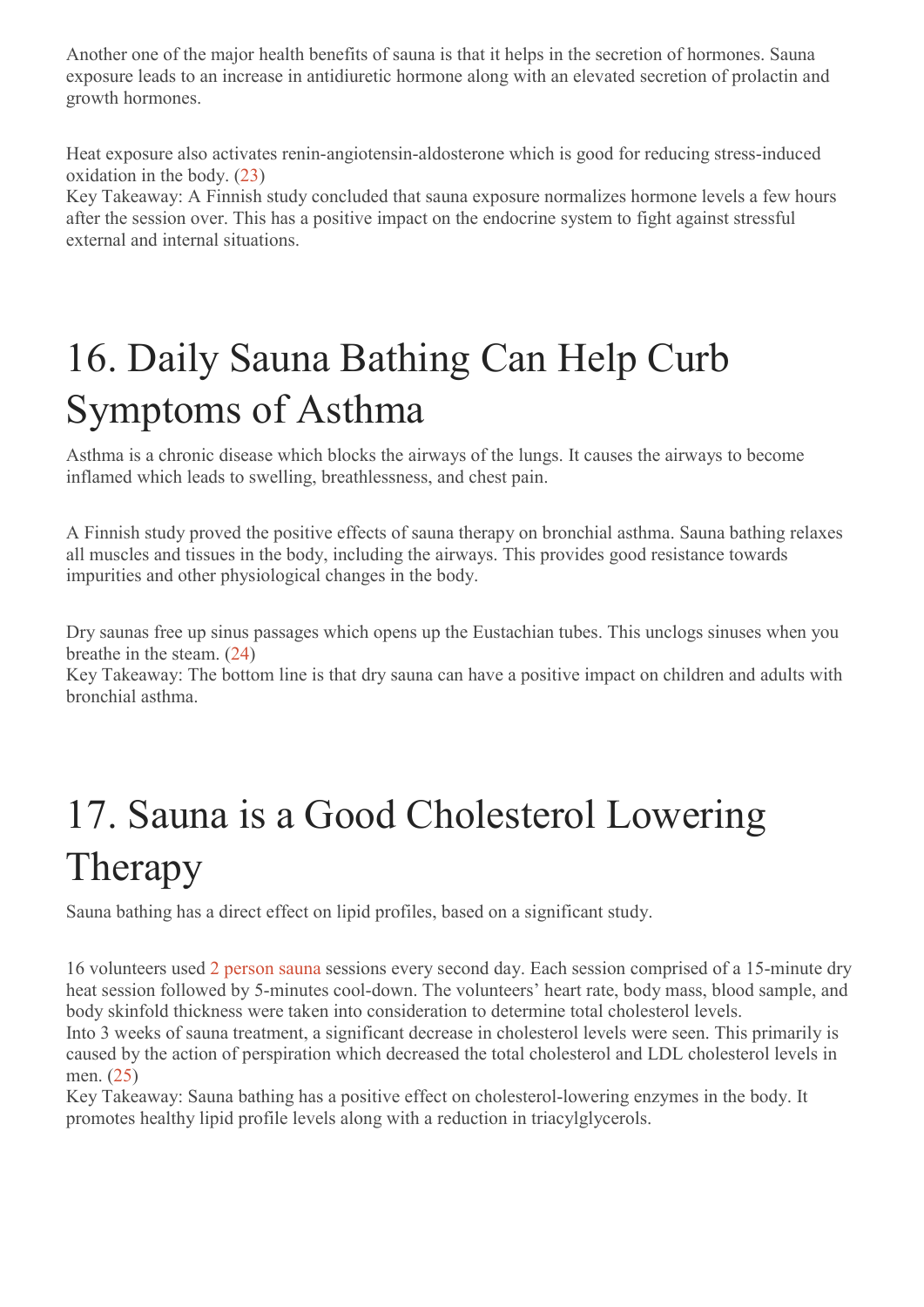### 18. Accelerate Psoriasis Treatment with Regular Sauna Bathing

Psoriasis is an autoimmune condition which affects the skin and is non-contagious. It can be distinguished with red, scaly patches found on the surface of the skin.

An observation study of 213 patients with psoriasis proved that regular barrel sauna bathing, as therapy, can influence skin lesions and skin sensitivity. (26)

In addition to medication, mild heat exposure can reduce inflammation and improve condition of skin. It also alleviates pain associated with psoriasis by increasing blood flow and nutrient absorption in the skin cells.

Key Takeaway: Patients with psoriasis can benefit from regular sauna treatment by increasing blood circulation and relieving pain associated with psoriatic treatment.

#### 19. Saunas Encourage Social Interaction

This health benefit has a more psycho-emotional reaction, rather than biological. The recreational benefits of saunas are often overlooked by many. It encourages social interaction with new people.

In fact, studies suggest that saunas create a relaxing environment for socializing with family and friends. You can indulge in an open and positive conversation that you normally don't when surrounded with people and urban chaos.

Key Takeaway: Saunas bring out the good in people as it encourages a positive and relaxing environment. This has a lot to do with the release of endorphins and good hormones in the body.

#### 20. Saunas Promote Hair Growth and Shine

Heat therapy is a good way to open up hair follicles for getting rid of impurities, boosting hair growth, and increasing blood flow to the follicles. While sauna bathing increases blood flow to the muscles, it does the same to skin's pores.

This moisturizes hair and restores healthy nutrients such as collagen need for hair health. Another reason why sauna therapy is needed for hair shin is that it allows deep penetration of healthy oils and conditioners in each hair strand.

This is quick fix for people struggling with dry and frizzy hair. It also boosts hair growth as it uses dry heat and moisture to nourish each strand of hair. (27)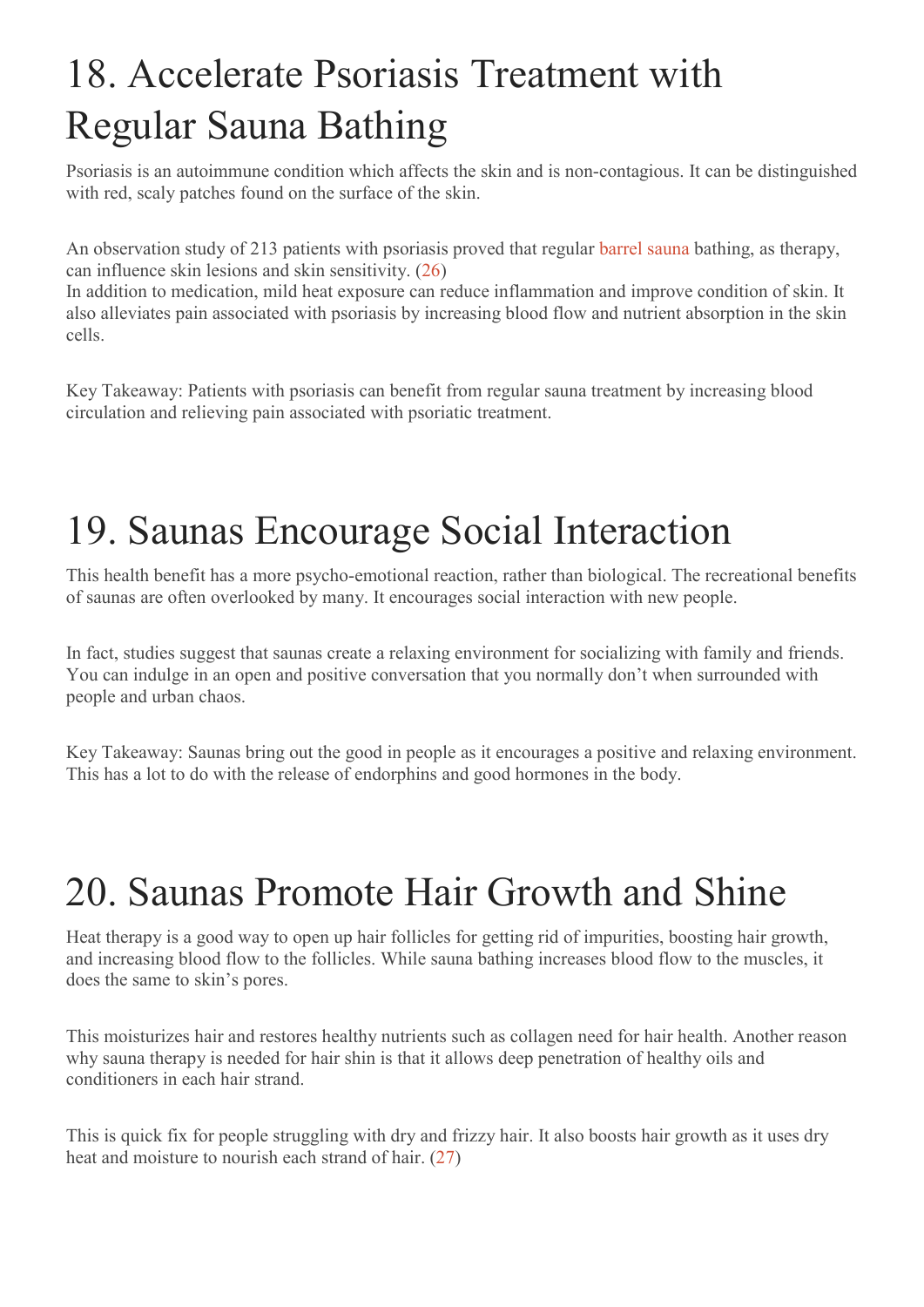Key Takeaway: Staying in a sauna for 15 minutes each rejuvenated broken and weak hair follicles. It is most likely to boost hair growth and protect your hair from thinning or split ends.

## 21. Saunas Boost Muscle Performance in Adults

Sauna uses heat to boost blood flow to the muscles. This also accelerates more glucose, essential fatty acids, and oxygen to the muscles to boost muscle performance. This is a major cause of glycogen depletion in the body, which improves muscular activity in humans.

A study in aerobic tolerance in adults showed that heat acclimatization in the body can reduce muscle glycogen. This is associated with increased muscular activity during strenuous and intense aerobic training sessions. (28)

Key Takeaway: A study on 10 physically active males concluded that regular heat exposure can improve muscular activity by promoting glycogen depletion in the body.

### 22. Repeated Sauna Therapy Can Impact Chronic Fatigue Syndrome

Chronic fatigue syndrome is characterized by extreme fatigue due to environmental or genetic factors. People with this condition are often advised to opt for exercise therapy as well as cognitive behavioural therapy.

Sauna bathing, on the other hand, shows a promising record of progress in patients with CFS. After 35 sessions of sauna bathing, 2 patients with CFS showed less symptoms of insomnia, restlessness, pain, and fatigue.

The patients were exposed to far-infrared ray dry sauna for up to a year. (29) Key Takeaway: Studies suggest that sauna therapy has a positive effect on patients with chronic fatigue syndrome. It reduces pain, weakness, sleep disturbance, and fever after 25 sessions.

### 23. Increasing Sauna Bathing Can Kill Cancer Cells

Increasing the body's temperature can stimulate a positive reaction towards fighting cancer cells. Hyperthermia plays a role in tumor repression, according to one study. It fights free radical damage associated with cancer damage at a cellular level. (30)